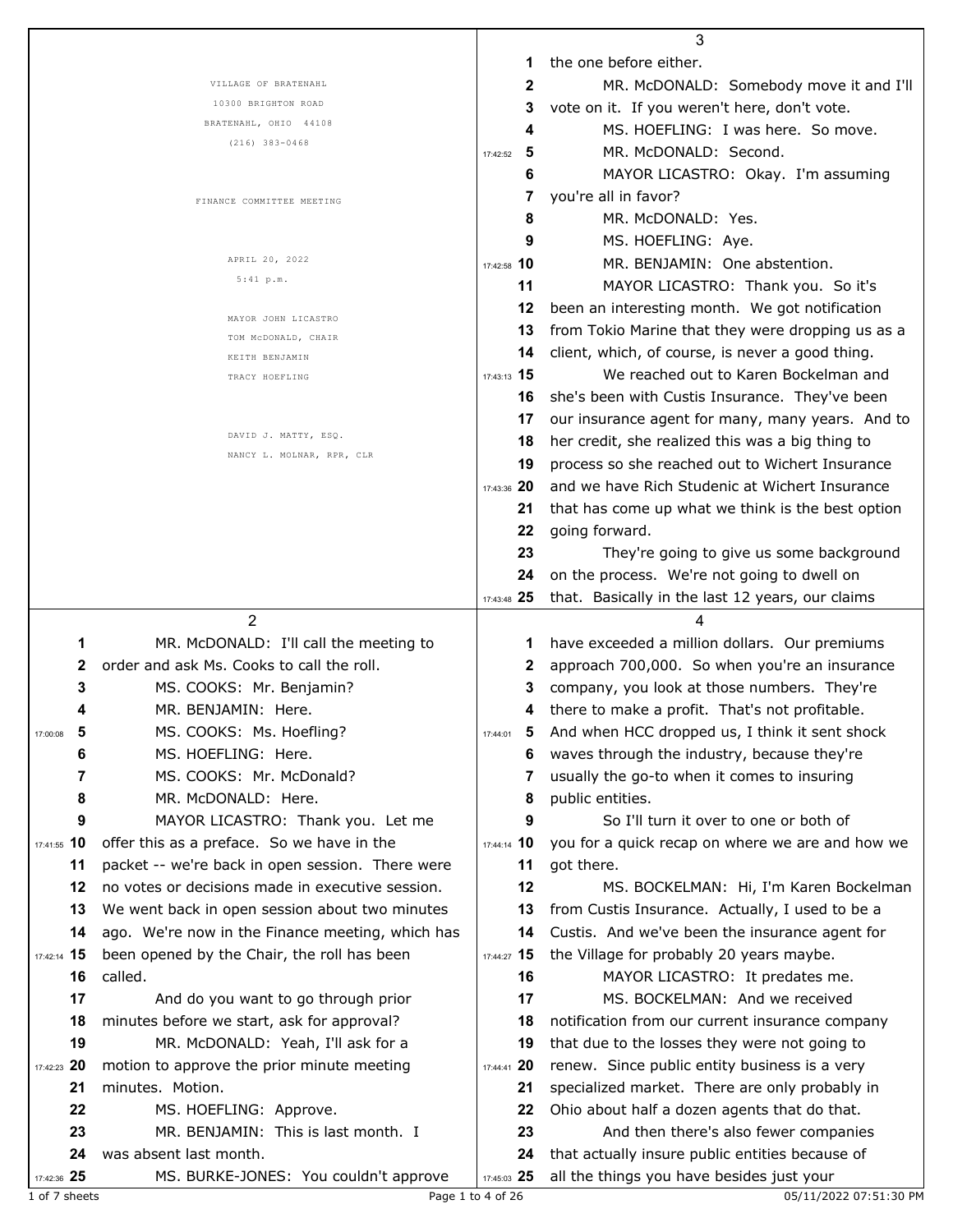|                   | 5                                                                                                     |                   | 7                                                  |
|-------------------|-------------------------------------------------------------------------------------------------------|-------------------|----------------------------------------------------|
| 1                 | buildings and your cars. You know, you have your                                                      | 1                 | said, my name is Rich Studenic. I'm with Wichert   |
| 2                 | public officials and your law enforcement and all                                                     | 2                 | Insurance. A little bit about me so you            |
| 3                 | sorts of things that go into writing a public                                                         | 3                 | understand who I am and who you're dealing with,   |
| 4                 | entity.                                                                                               | 4                 | I started my insurance career back in 1989. That   |
| 5<br>17:45:15     | So I reached out to my standard markets.                                                              | 5<br>17:47:55     | was prior to the statutory immunity that is in     |
| 6                 | And of the three that I usually work with, I got                                                      | 6                 | place for political subdivision, so I do have the  |
| 7                 | one that was willing to look at it and the other                                                      | 7                 | gray hair and losing the hair to prove it.         |
| 8                 | two told me no. Then I reached out to the                                                             | 8                 | As Karen said, I started in claims. I              |
| 9                 | Wichert agency, which is an agency in Cuyahoga                                                        | 9                 | was a regional claims manager for a company        |
| 17:45:32 10       | Falls that is kind of like Custis Insurance, a                                                        | 17:48:09 10       | called Personal Service. If you go back into       |
| 11                | family business. I've known the Wicherts now --                                                       | 11                | your archives and look at your policy, you would   |
| 12                | the granddaughter is now part of that, her                                                            | 12                | see there's probably most likely a Personal        |
| 13                | father, who I've dealt with over the years. And                                                       | 13                | Service Insurance policy that the Village had.     |
| 14                | they're very similar to Custis Insurance in the                                                       | 14                | Fast forward to where I'm at now, I'm              |
| 17:45:51 15       | way we treat our clients. We work hard to do the                                                      | 17:48:21 15       | still the Director of Claims for our agency, as    |
| 16                | best we can. We're not just there to collect the                                                      | 16                | well as I'm a licensed producer. So every line     |
| 17                | money and say, sorry, talk to the claims people.                                                      | 17                | of coverage that you folks have and more, I        |
| 18                | We're there to help.                                                                                  | 18                | handle claims under currently. And so that's a     |
| 19                | So I reached out to them knowing that                                                                 | 19                | little bit about me and my background. One thing   |
| 20<br>17:46:04    | they had markets that I didn't have access to.                                                        | 17:48:39 20       | that you mentioned as public officials coverage,   |
| 21                | And they also had Rich, who's a claims                                                                | 21                | I would like to also clarify that in addition to   |
| 22                | specialist. It turns out Rich and I worked                                                            | 22                | public officials being not included in the         |
| 23                | together when he worked at another company and so                                                     | 23                | program, employment practices is not included in   |
| 24                | I reached out to them for guidance.                                                                   | 24                | the program. That is coverage B on the             |
| 17:46:22 25       | We talked about trying to do what is                                                                  | 17:48:54 25       | employment, on the public officials policy. So I   |
|                   | Molnar Reporting Services, LLC<br>(440) 340-6161                                                      |                   | Molnar Reporting Services, LLC<br>$(440)$ 340-6161 |
|                   |                                                                                                       |                   |                                                    |
|                   | 6                                                                                                     |                   | 8                                                  |
| 1                 | called an SIR, Self-Insured Retention, where                                                          | 1                 | just would like to have that, make sure everybody  |
| 2                 | usually a company would put, say, \$100,000                                                           | 2                 | understands there's no coverage for employment     |
| 3                 | deductible on things, trying to find something                                                        | 3                 | practice, but what is a public official's claim    |
| 4                 | for the Village and got shot down with that.                                                          | 4                 | look like?                                         |
| 5<br>17:46:39     | Even went to pools, got shot down by two pools.                                                       | 5<br>17:49:08     | Okay. Commonly those are for decisions,            |
| 6                 | But between the Wichert agency and                                                                    | 6                 | classic example of the public official claim is    |
| 7                 | myself we were able to come up with two quotes,                                                       | 7                 | here in Bratenahl you say you know what, we don't  |
| 8                 | but they are not going to entail public officials                                                     | 8                 | like those nasty solicitors bothering us past      |
| 9                 | liability. They're just going to do the                                                               | 9                 | 2:00 in the afternoon. Well, Ohio -- the federal   |
| 17:46:55 10       | buildings, property, auto, and law enforcement.                                                       | 17:49:24 10       | courts have said that's unconstitutional, but if   |
| 11                | So it's not a perfect solution, but it's better                                                       | 11                | you pass that legislation, they're going to come   |
| 12                | than nothing.                                                                                         | 12                | and sue Bratenahl and that's going to be a public  |
| 13                | MR. McDONALD: Does everybody understand                                                               | 13                | officials claim. So that's a classic example of    |
| 14                | what public officials liability is?                                                                   | 14                | a claim that public officials will see and that    |
| 17:47:13 15       | MS. BURKE-JONES: Yes.                                                                                 | 17:49:39 15       | won't be handled by insurance companies.           |
| 16                | MAYOR LICASTRO: So the policies were --                                                               | 16                | MAYOR LICASTRO: We were fortunate that             |
| 17                | the policy we're looking at tonight does not have                                                     | 17<br>18          | Dave Matty has dealt with the Wichert Insurance    |
| 18<br>19          | public officials liability, which is a key                                                            | 19                | Company. He was instrumental in working with       |
|                   | component, but it's not there and it won't be                                                         |                   | Rich and Karen to get us where we are.             |
| 17:47:28 20<br>21 | there until we have enough years of a better loss<br>run that we're more insurable. Why don't we have | 17:49:53 20<br>21 | Dave, do you want to comment on that at<br>all?    |
| 22                | Rich.                                                                                                 | 22                | MR.MATTY: Well, yeah, I'll comment,                |
| 23                | MS. BOCKELMAN: This is where Rich comes                                                               | 23                | because Rich mentioned Personal Insurance Company  |
| 24                | in.                                                                                                   | 24                | and most communities when I started did have       |
| 17:47:40 25       | MR. STUDENIC: Thank you. As you all                                                                   | 17:50:01 25       | Personal Insurance Company. And that's where I     |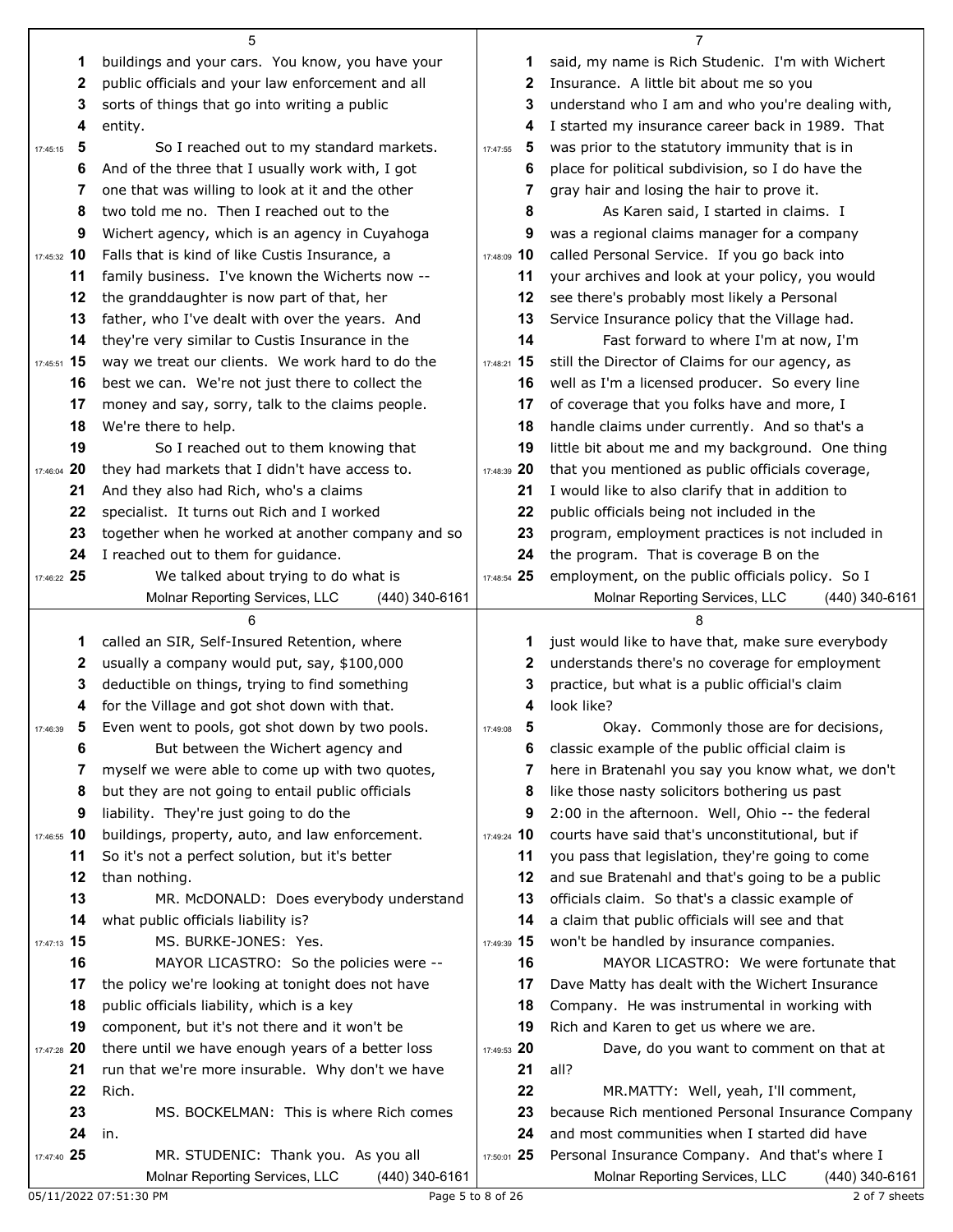|               | 9                                                                                           |               | 11                                                          |
|---------------|---------------------------------------------------------------------------------------------|---------------|-------------------------------------------------------------|
| 1             | first met Rich, but Rich is -- Rich is beyond                                               | 1             | freeway when our police officers are out there              |
| 2             | that. 10 of our neighbors have what's called a                                              | 2             | trying to protect the public.                               |
| 3             | Northeast Ohio Regional Municipal Pool, Insurance                                           | 3             | The last police officer who got hit and                     |
| 4             | Pool. And when I was in Solon, Solon was one of                                             | 4             | his car demolished was actually blocking two                |
| 5<br>17:50:24 | those 10 communities.                                                                       | 5<br>17:52:48 | lanes, which were covered with water because the            |
| 6             | And in those 10 communities, Rich ran                                                       | 6             | drain was clogged. And he got plowed into. He               |
| 7             | the pool, at least as far as the claims, not only                                           | 7             | wasn't even -- he wasn't arresting anybody. He              |
| 8             | the claims management, but the claims defense of                                            | 8             | wasn't charging anybody for speeding. He wasn't             |
| 9             | those pools. And as Law Director of Solon, I was                                            | 9             | even doing speed detection. He was there                    |
| 17:50:38 10   | part of the defense of the claims against the                                               | 17:53:03 10   | protecting the public. And now he is injured                |
| 11            | City of Solon and the other nine law directors of                                           | 11            | and, of course, the car was demolished.                     |
| 12            | the other nine communities if they were qualified                                           | 12            | So I asked Rich if he could get involved                    |
| 13            | to do so, they did the same thing.                                                          | 13            | with Karen because of his background. And                   |
| 14            | And that pool, that pool itself would be                                                    | 14            | Wichert is an agency that insures many other                |
| 17:50:56 15   | my eventual endgame for the Village, because that                                           | 17:53:21 15   | communities. And they have their defense teams              |
| 16            | pool is very well run. And the premiums you pay                                             | 16            | built and their defense teams service those                 |
| 17            | are much less than what you'll be seeing here                                               | 17            | communities. We will see some of that.                      |
| 18            | today, but we don't qualify just like we don't                                              | 18            | Hopefully we won't have to see some of that, but            |
| 19            | qualify for these other pools.                                                              | 19            | if we get litigation that's involved in anything            |
| 17:51:13 20   | You all should -- and some of our                                                           | 17:53:40 20   | other than public officials or employment law,              |
| 21            | employees staff should be checking your personal                                            | 21            | Rich will be the one supervising that. Rich has             |
| 22            | insurance policies to make sure that you have                                               | 22            | staff, but I've never had a claim that I can't              |
| 23            | coverage for what you do as a council member,                                               | 23            | reach Rich on. And even if staff -- he delegates            |
| 24            | because if there is a suit, there may be an issue                                           | 24            | some of the work to staff, he knows every claim             |
| 17:51:29 25   | where you may need your personal coverage to come                                           | 17:53:57 25   | that he's working on for every city that he                 |
|               | Molnar Reporting Services, LLC<br>(440) 340-6161                                            |               | Molnar Reporting Services, LLC<br>$(440)$ 340-6161          |
|               |                                                                                             |               |                                                             |
|               | 10                                                                                          |               | 12                                                          |
| 1             | into play.                                                                                  | 1             | represents and I think that's important for us.             |
| $\mathbf 2$   | We are going to try to create a good                                                        | 2             | So that's my background with Rich.                          |
| 3             | risk environment. We have current lawsuits which                                            | 3             | MAYOR LICASTRO: So realize what we have                     |
| 4             | are pending. And we've had collision claims with                                            | 4             | in front of you, we'll discuss in open meeting              |
| 5<br>17:51:44 | our vehicles, which will cause a \$2,500                                                    | 17:54:08      | for Council is about the best we can get right              |
| 6             | deductible, I believe, Rich, on the policy that                                             | 6             | now. It is the best we can get right now. The               |
| 7             | we have selected.                                                                           | 7             | cover letter, which we sent to you as a matter of           |
| 8             | MR. STUDENIC: It is being increased to                                                      | 8             | public record, went through the different paths             |
| 9             | that.                                                                                       | 9             | they tried to take to get us the best coverage we           |
| 17:51:52 10   | MR.MATTY: We're being increased to                                                          | 17:54:23 10   | have. What we have in front of you is what we're            |
| 11            | \$2,500. I know the Chief is putting in some                                                | 11            | recommending.                                               |
| 12            | practices for the -- better practices for the                                               | 12            | Karen has also been very cooperative                        |
| 13            | police division so we don't keep incurring our                                              | 13            | passing the torch to Wichert, who will be primary           |
| 14            | cost, at least as it relates to property damages                                            | 14            | for us as our insurance agent. Going forward,               |
| 17:52:09 15   | on those vehicles. I believe one of the things                                              | 17:54:36 15   | Karen will be involved in an arrangement they               |
| 16            | he mentioned to me was we're going to be changing                                           | 16            | have between the two companies. So a lot of                 |
| 17            | from black cars to white cars.                                                              | 17            | information. Any questions? And you do need to              |
| 18            | MAYOR LICASTRO: You've already seen                                                         | 18            | look at your personal policy. Everyone has an               |
| 19            | that.                                                                                       | 19            | umbrella on their homeowners. Council people                |
| 17:52:19 20   | MR.MATTY: So that they're more                                                              | 17:54:50 20   | aren't paid. If you need to increase that,                  |
| 21            | noticeable. Again, so that Council knows, these                                             | 21            | that's a problem and I can't really help that.              |
| 22<br>23      | totaled cars are not our police officers'                                                   | 22<br>23      | But you have to look at how you're covered. Talk            |
| 24            | problems. They're not cautioned by our police<br>officers. They're caused by people who are | 24            | to your agent and make sure you're covered just<br>in case. |
| 17:52:34 25   | either drunk, high or don't pay attention on the                                            | 17:55:00 25   | MR.MATTY: Council should also                               |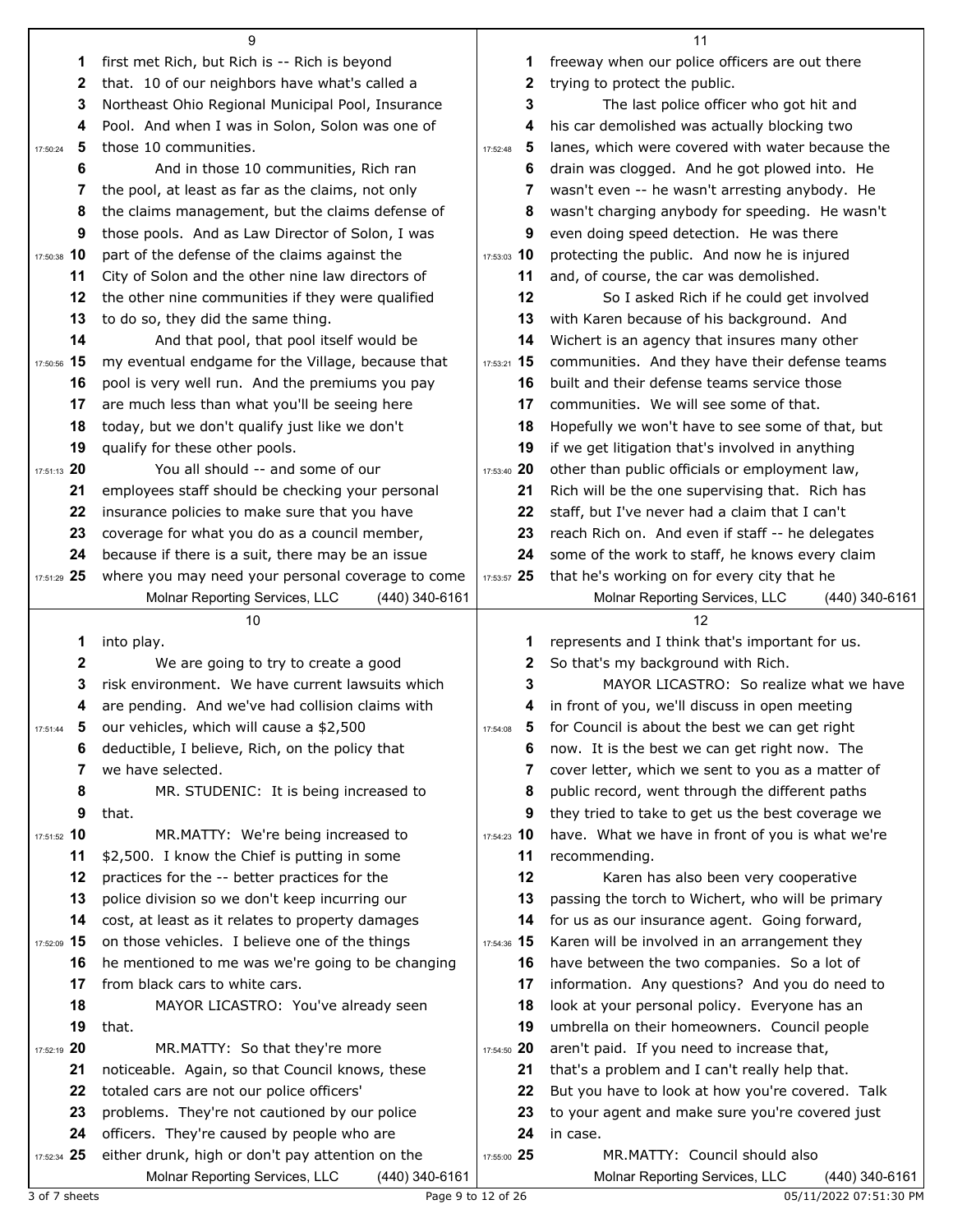|                | 13                                                                                   |               | 15                                                                                                   |
|----------------|--------------------------------------------------------------------------------------|---------------|------------------------------------------------------------------------------------------------------|
| 1              | understand that the lawsuits that are pending, the                                   | 1             | important to know, because if we have to pay out                                                     |
| 2              | Corning Drive lawsuit is still pending and the                                       | 2             | of our own pockets to insure ourselves with                                                          |
| 3              | Smith lawsuit is still pending in court. Those                                       | 3             | liabilities, additional liability insurance, we                                                      |
| 4              | lawsuits stay with the insurance company that did                                    | 4             | need to know how much we're supposed to cover.                                                       |
| 5<br>17:55:15  | not renew us and stay with the defense teams that                                    | 5<br>17:57:29 | What's our exposure? Is it 500,000? Is it a                                                          |
| 6              | are appointed on those. So Rich will not have                                        | 6             | million?                                                                                             |
| 7              | anything to do with those two pieces of                                              | 7             | MR. STUDENIC: What I can tell you is                                                                 |
| 8              | litigation which are still pending.                                                  | 8             | historical for 12 years. When I look at your                                                         |
| 9              | MAYOR LICASTRO: By the way, early on it                                              | 9             | 12-year loss run, I can see that you on average                                                      |
| 17:55:27 10    | didn't look like we would get collision on our                                       | 17:57:42 10   | will have every other year an employment practice                                                    |
| 11             | police cars, so we've come a long way.                                               | 11            | claim that will be in the area, just on average,                                                     |
| 12             | Any questions for Rich?                                                              | 12            | of about \$250,000. Now, if there's no claims,                                                       |
| 13             | MS. BURKE-JONES: Maybe not. I was                                                    | 13            | that number goes down. On average, you will have                                                     |
| 14             | going to ask about employment practice. So we're                                     | 14            | a public officials claim maybe every three years.                                                    |
| 17:55:43 15    | not going to have any employment practice                                            | 17:57:59 15   | And statistically, that's 47,000 and some change.                                                    |
| 16             | insurance either, is that the situation?                                             | 16            | Now, that I just looked at, your 12-year                                                             |
| 17             | MR. STUDENIC: That is correct, yes.                                                  | 17            | loss history. So I'm just going off of your                                                          |
| 18             | MAYOR LICASTRO: So if we have a                                                      | 18            | historical loss runs. And as the Mayor said,                                                         |
| 19             | wrongful firing, we're not covered.                                                  | 19            | every community is different. And it's not                                                           |
| 17:55:53 20    | MS. BURKE-JONES: Right. I understand.                                                | 17:58:22 20   | uncommon to see communities go through a string                                                      |
| 21             | That's what I was just checking.                                                     | 21            | of bad luck where you do total three or four                                                         |
| 22             | MAYOR LICASTRO: I mean, these are                                                    | 22            | police cars, not because your officers are out                                                       |
| 23             | significant insurances that serve a pressing                                         | 23            | there driving poorly, it's because they get hit                                                      |
| 24             | need. I mean, we've had, you know, people leave                                      | 24            | by uninsured motorists. There's nothing you can                                                      |
| 17:56:07 25    | that we thought were done properly, opinions                                         | 17:58:39 25   | do on your way home to stop you from getting hit                                                     |
|                | Molnar Reporting Services, LLC<br>$(440)$ 340-6161                                   |               | Molnar Reporting Services, LLC<br>(440) 340-6161                                                     |
|                |                                                                                      |               |                                                                                                      |
|                | 14                                                                                   |               | 16                                                                                                   |
| 1              | differ. But for another year, hopefully not two,                                     | 1             | by somebody who decides to run a red light.                                                          |
| 2              | if we stay clean, hopefully someone will step to                                     | 2             | Okay. I mean, you can do all the defensive                                                           |
| 3              | the floor and cover us for those.                                                    | 3             | driving that you're taught in driver's school and                                                    |
| 4              | MR. STUDENIC: Our goal moving forward                                                | 4             | all those good things, but it's hard to avoid.                                                       |
|                | would be for each year to approach the carrier,                                      | 5<br>17:58:53 | So that's the hard part.                                                                             |
| 6              | the current carrier and say how about now? They                                      | 6             | MAYOR LICASTRO: What you need to do is                                                               |
| 7              | haven't had any. Will you give us this coverage                                      | 7             | talk to your agent. Tell them the circumstance,                                                      |
| 8              | or will you give us this? And maybe get back to                                      | 8             | tell them the exposure and get feedback from them                                                    |
| 9              | where you have a complete insurance program.                                         | 9             | on what kind of policy. It might be covered                                                          |
| 17:56:38 10    | MS. BURKE-JONES: So what type of --                                                  | 17:59:05 10   | under your homeowners. Almost everyone has a                                                         |
| 11             | what have you looked at in communities that have                                     | 11            | million dollar umbrella as part of their                                                             |
| 12             | been in situations such as ours since you have                                       | 12            | homeowners insurance, but will that cover this                                                       |
| 13             | the history, what type of exposure have we really                                    | 13            | nuance? I'm not certain. I'm having that                                                             |
| 14             | opened ourselves up to?                                                              | 14            | discussion with my agent.                                                                            |
| 17:56:51 15    | MR. STUDENIC: That's a very -- that's a                                              | 17:59:17 15   | MR.MATTY: Keith, part of the problem is                                                              |
| 16             | difficult question.                                                                  | 16            | this: Part of the problem we have a litigious                                                        |
| 17             | MS. BURKE-JONES: And all you can do is                                               | 17            | community. Part of the costs that Rich is                                                            |
| 18             | anecdotal answer to me right now.                                                    | 18            | talking about, we incur them even in the cases                                                       |
| 19             | MAYOR LICASTRO: It's all over the map.                                               | 19            | that are dismissed without merit. That dog park                                                      |
| 20<br>17:57:01 | It's too complicated to answer.                                                      | 17:59:34 20   | case, which was dismissed by the trial court and                                                     |
| 21             | MR. STUDENIC: It is. It all depends on                                               | 21            | then an appeal attempted and that was dismissed,                                                     |
| 22             | the claims that come in. Hopefully (indicating)                                      | 22            | our insurance company paid our insurance counsel                                                     |
| 23             | on wood, you don't have any and then your                                            | 23            | \$17,000. And there was no merit to the case.                                                        |
| 24             | exposure is zero.                                                                    | 24            | In the Falzone case in the Federal                                                                   |
| 17:57:14 25    | MR. BENJAMIN: But, Rich, this is<br>Molnar Reporting Services, LLC<br>(440) 340-6161 | 17:59:53 25   | Court, District Court case, we didn't pay a cent<br>Molnar Reporting Services, LLC<br>(440) 340-6161 |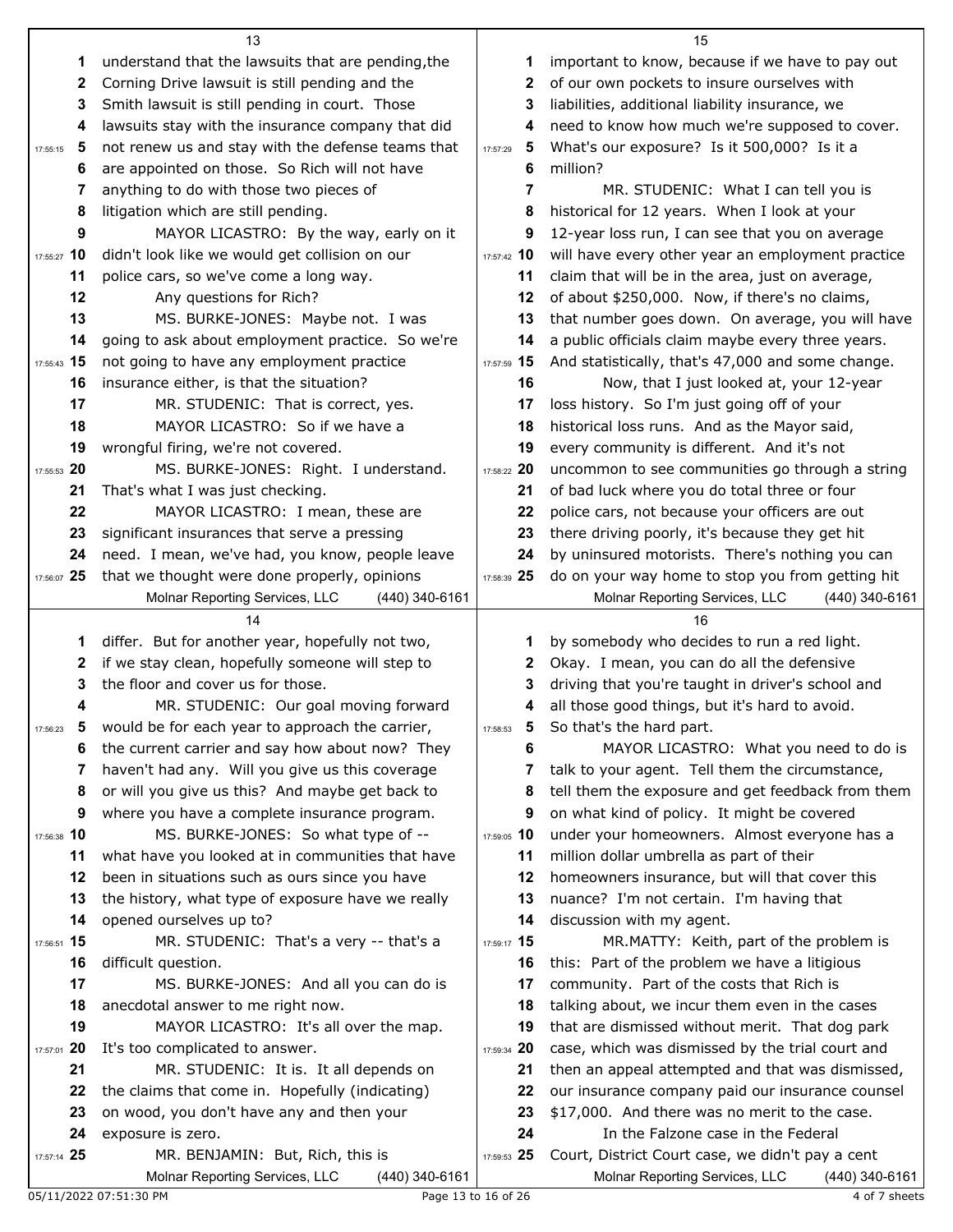|               | 17                                                   |               | 19                                                                                           |
|---------------|------------------------------------------------------|---------------|----------------------------------------------------------------------------------------------|
| 1             | to Mr. Falzone. We were granted summary judgment     | 1             | MS. HOEFLING: Aye.                                                                           |
| 2             | in that case. We had fees and we had insurance       | 2             | MR. BENJAMIN: Aye.                                                                           |
| 3             | counsel fees, because we had five people over at     | 3             | MAYOR LICASTRO: Thank you, Rich. Thank                                                       |
| 4             | Village sued individually. So any time you have      | 4             | you, Karen.                                                                                  |
| 5<br>18:00:09 | a case, the insurance company has costs and          | 5<br>18:02:32 | MR.MATTY: Mr. McDonald, is it necessary                                                      |
| 6             | defense and then they also put a reserve on the      | 6             | for Mr. Rich to stay for the general Council                                                 |
| 7             | case. And those are factors that he has to           | 7             | meeting?                                                                                     |
| 8             | submit to other insurance carriers when he goes      | 8             | MR. McDONALD: I don't think so.                                                              |
| 9             | out.                                                 | 9             | MAYOR LICASTRO: Thank you for your hard                                                      |
| 18:00:24 10   | So we can't stop people from filing                  | 18:02:38 10   | work. We appreciate it.                                                                      |
| 11            | cases. If they have merit, that's one thing. If      | 11            | MR. McDONALD: Tracy, would you                                                               |
| 12            | they need to be settled, it's not our call, it's     | 12            | introduce Ordinance 4141 for passage, please.                                                |
| 13            | the insurance company's call. And we have to         | 13            | MAYOR LICASTRO: For discussion.                                                              |
| 14            | either consent or take over that case and bear       | 14            | MR. McDONALD: I'm sorry, for                                                                 |
| 18:00:40 15   | the risk if we get hit with a jury trial             | 18:02:55 15   | recommendation.                                                                              |
| 16            | judgment. So those are difficult decisions, but      | 16            | MS. HOEFLING: So recommend passage of                                                        |
| 17            | the best we can do is do our job, our employees      | 17            | Ordinance 4141, pay claims, in the amount of                                                 |
| 18            | do their job, and hope that we don't have any of     | 18            | \$83,722.65.                                                                                 |
| 19            | these unforeseen accidents by people that are        | 19            | MAYOR LICASTRO: Any question? Anything                                                       |
| 18:00:58 20   | uninsured or underinsured.                           | 18:03:16 20   | specific on this?                                                                            |
| 21            | And you also have an issue of our                    | 21            | MS. HOEFLING: No.                                                                            |
| 22            | employees when they get hit and severely injured     | 22            | MR. BENJAMIN: No, no questions.                                                              |
| 23            | by an underinsured or a noninsured, well, our        | 23            | MS. BURKE-JONES: I'll just -- I can ask                                                      |
| 24            | insurance comes into play because there's no         | 24            | now or I can ask at Council meeting. Okay.                                                   |
| 18:01:16 25   | insurance to help those people. And you can't        | 18:03:28 25   | Good. And I'm probably asking you --                                                         |
|               | Molnar Reporting Services, LLC<br>$(440)$ 340-6161   |               | Molnar Reporting Services, LLC<br>(440) 340-6161                                             |
|               |                                                      |               |                                                                                              |
|               | 18                                                   |               | 20                                                                                           |
| 1             | not help our employees when they get hurt by no      | 1             | MS. COOKS: Okay.                                                                             |
| 2             | fault of their own. So those are the kind of         | 2             | MS. BURKE-JONES: -- Diana. Just with                                                         |
| 3             | claims that Rich has had to examine for us. And      | 3             | checking with the DS Architecture \$2,400 amount,                                            |
| 4             | when he went back 12 years, those are the numbers    | 4             | what exactly are the services during this last                                               |
| 18:01:32      | that he's had to submit and honestly submit to       | 5<br>18:03:44 | month?                                                                                       |
| 6             | other carriers for coverage. And it's a whoa,        | 6             | MAYOR LICASTRO: Oh, I can speak to                                                           |
| 7             | wait a minute, what's happening here?                | 7             | that. Yeah, so Jeffrey Myers is here. Jeff, how                                              |
| 8             | MR. STUDENIC: And I will say just one                | 8             | are you? We've been working with DS Architecture                                             |
| 9             | real quick thing. Selective Insurance who did        | 9             | on the facility need based analysis. We've had                                               |
| 18:01:46 10   | provided a quote initially said no. We went back     | 18:03:56 10   | numerous meetings, which will culminate in                                                   |
| 11            | and asked for a favor knowing the position the       | 11            | meetings going public very shortly. We've had                                                |
| 12            | Village was in.                                      | 12            | two or three of them where he's met with staff                                               |
| 13            | MAYOR LICASTRO: So the legislation we                | 13            | talking about what the police needs, what the                                                |
| 14            | have recommends we hire Hudson as our carrier.       | 14            | admin needs. They've been very productive. We                                                |
| 18:01:58 15   | That's the opinion of Rich and Karen and ours as     | 18:04:12 15   | had a visioning meeting and another one after                                                |
| 16            | well. So unless there's further dialogue, Mr.        | 16            | that. We have another one pending. Again, the                                                |
| 17            | McDonald, we need a motion recommending that for     | 17            | meetings have been very productive and we're                                                 |
| 18            | approval for Council.                                | 18            | moving towards coming up with concepts for                                                   |
| 19            | MR. McDONALD: I would recommend                      | 19            | Council to consider and also the public to weigh                                             |
| 18:02:13 20   | approval of Resolution 1255, accepting the           | 18:04:24 20   | in as well.                                                                                  |
| 21            | insurance and risk management proposal for the       | 21            | MR. McDONALD: Another meeting tonight                                                        |
| 22            | Hudson Insurance Company.                            | 22            | right here.                                                                                  |
| 23<br>24      | MS. HOEFLING: So move.                               | 23<br>24      | MAYOR LICASTRO: He's on the agenda to                                                        |
| 18:02:24 25   | MR. BENJAMIN: Second.<br>MR. McDONALD: All in favor? | 18:04:32 25   | give us an update in the next meeting. Believe<br>me, it's been worth way more than \$2,400. |

5 of 7 sheets Page 17 to 20 of 26 05/11/2022 07:51:30 PM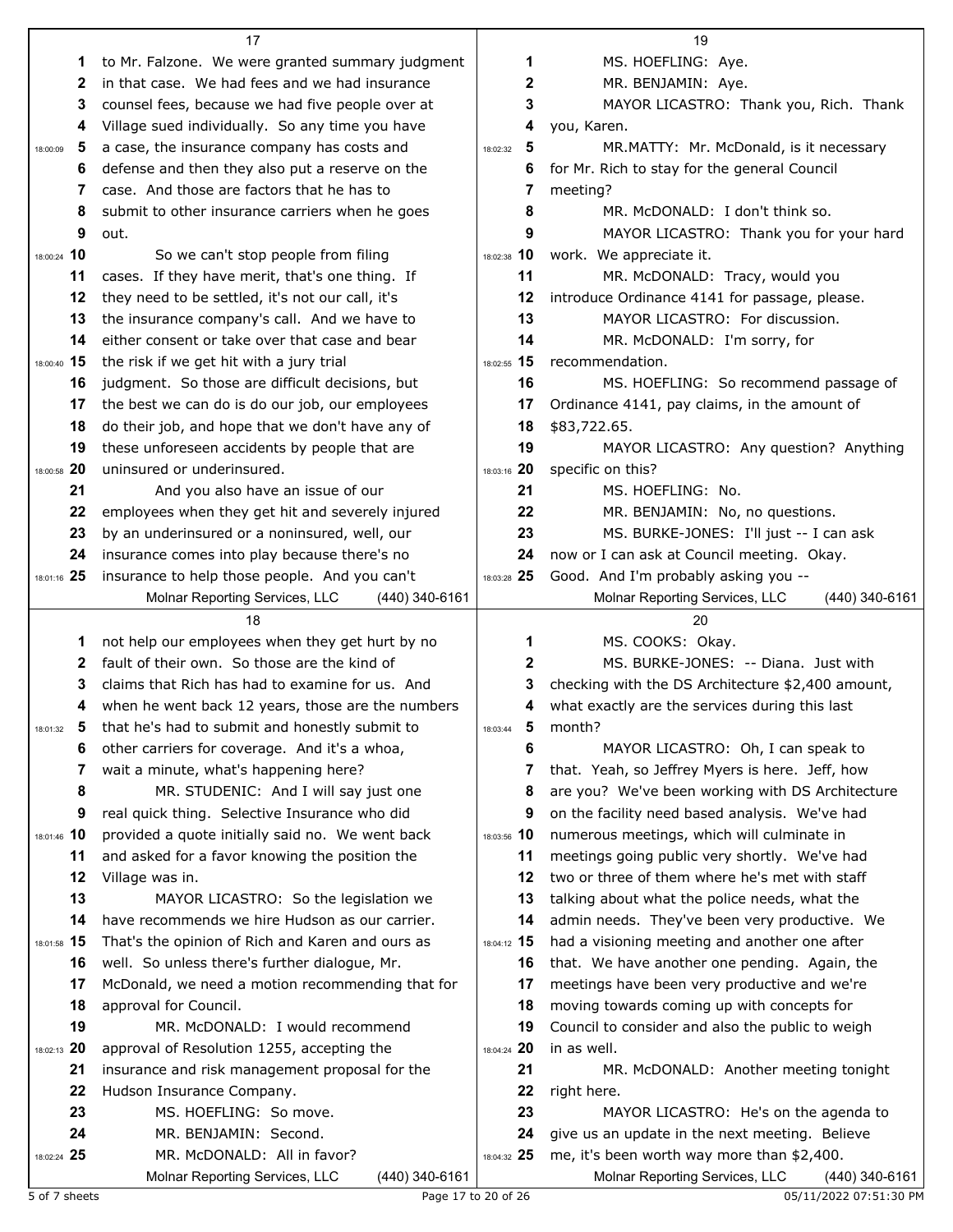|               | 21                                                                           |               | 23                                                 |
|---------------|------------------------------------------------------------------------------|---------------|----------------------------------------------------|
| 1             | MS. BURKE-JONES: That's not what I'm                                         | 1.            | criticism. (Laughter.) Thank you very much.        |
| 2             | asking. I'm sure that it is. And the excitement                              | $\mathbf 2$   | MAYOR LICASTRO: Anything else on pay               |
| 3             | of this type, these type of services is always                               | 3             | claims?                                            |
| 4             | great. It only gets down to the contract. And                                | 4             | MR. McDONALD: All in favor?                        |
| 5<br>18:04:51 | we'll be asking what percentage of the services                              | 5<br>18:06:41 | MS. HOEFLING: Aye.                                 |
| 6             | for this phase. Were there any requirements for                              | 6             | MR. BENJAMIN: We already did that.                 |
| 7             | approvals at this point in time?                                             | 7             | Aye. We took the roll, right? I mean, the          |
| 8             | MAYOR LICASTRO: No. He's going to stay                                       | 8             | motion.                                            |
| 9             | under the cap of 31,000.                                                     | 9             | MAYOR LICASTRO: It's just a                        |
| 18:05:03 10   | MS. BURKE-JONES: There's also 31,000                                         | 18:06:51 10   | recommendation motion. We'll do passage at         |
| 11            | breaks down to. So there are certain aspects of                              | 11            | Council.                                           |
| 12            | the services that we kind of said yes, you're                                | 12            | MR. McDONALD: Motion to adjourn.                   |
| 13            |                                                                              | 13            |                                                    |
| 14            | doing fine, keep on going, correct?<br>MAYOR LICASTRO: Our recommendation is |               | MR. BENJAMIN: So move. Oh, you have a              |
|               |                                                                              | 14            | public comment.                                    |
| 18:05:20 15   | they're doing fine. We're going to keep on                                   | 18:07:05 15   | MAYOR LICASTRO: Your meeting, sir.                 |
| 16            | going. Right now we don't have need any further                              | 16            | MR. McDONALD: Yes.                                 |
| 17            | approval by Council.                                                         | 17            | MS. MEADE: Just as a follow-up to a                |
| 18            | MS. BURKE-JONES: Okay. Just paying the                                       | 18            | previous meeting, I had asked what the total cost  |
| 19            | fees are part of the approvals of what's going on                            | 19            | of the sexual harassment with the police lawsuit   |
| 18:05:30 20   | forward.                                                                     | 18:07:15 20   | was and I was told that they would have to get     |
| 21            | MAYOR LICASTRO: That's a good question.                                      | 21            | back to me and I never heard what the total cost   |
| 22            | MS. BURKE-JONES: We obviously as                                             | 22            | was. So could John or Mr. Matty tell me?           |
| 23            | councilmembers, we'll find out tonight exactly                               | 23            | MAYOR LICASTRO: I think the payout was             |
| 24            | where it goes, and that it is going as we see, we                            | 24            | 165,000.                                           |
| 18:05:42 25   | want it to, the results are going the way we want                            | 18:07:27 25   | MS. MEADE: I know the settlement was, I            |
|               | Molnar Reporting Services, LLC<br>(440) 340-6161                             |               | Molnar Reporting Services, LLC<br>$(440)$ 340-6161 |
|               |                                                                              |               |                                                    |
|               | 22                                                                           |               | 24                                                 |
| 1             | it to.                                                                       | 1             | think, around there, but then were Village legal   |
| 2             | MAYOR LICASTRO: We are making great                                          | 2             | fees included in that or was that on top of?       |
| 3             | progress.                                                                    | 3             | MAYOR LICASTRO: I don't have those                 |
| 4             | MS. BURKE-JONES: Good.                                                       | 4             | numbers handy.                                     |
| 18:05:48      | MAYOR LICASTRO: We will eventually                                           | 18:07:39      | MS. MEADE: I've been asking for a                  |
| 6             | culminate and we think we'll be on the ballot                                | 6             | couple of months now.                              |
| 7             | initiative for Council to consider in August. We                             | 7             | MAYOR LICASTRO: Okay. So noted.                    |
| 8             | will be engaged way before then, as will as the                              | 8             | MS. MEADE: Can you tell me when I can              |
| 9             | public.                                                                      | 9             | get those numbers?                                 |
| 18:05:59 10   | MS. BURKE-JONES: I'm sure the 2,400 --                                       | 18:07:45 10   | MAYOR LICASTRO: We will get back to                |
| 11            | I'm not questioning the 2,400.                                               | 11            | you.                                               |
| 12            | MAYOR LICASTRO: To answer your                                               | 12            | MS. MEADE: Can you tell me when, like              |
| 13            | question, so far so good.                                                    | 13            | within a week?                                     |
| 14            | MS. BURKE-JONES: Okay. And the Van                                           | 14            | MAYOR LICASTRO: We will get back to                |
| 18:06:10 15   | Auden Akins amount, that's for what services?                                | 18:07:50 15   | you.                                               |
| 16            | MAYOR LICASTRO: So at your request,                                          | 16            | MS. MEADE: I don't understand the                  |
| 17            | they're a participant in this process. I think                               | 17            | delay.                                             |
| 18            | John, there you are John. He's been at the                                   | 18            | MAYOR LICASTRO: Are we adjourned?                  |
| 19            | meetings as well assisting and acting as a                                   | 19            | MR. McDONALD: I think we are. We stand             |
| 18:06:21 20   | Village advocate.                                                            | 18:08:06 20   | adjourned.                                         |
| 21            | JOHN: Thank you very much.                                                   | 21            | MR. BENJAMIN: So moved.                            |
| 22            | MS. BURKE-JONES: Fantastic.                                                  | 22            | MS. HOEFLING: Second.                              |
| 23            | JOHN: If you want to pays us a bigger                                        | 23            | MR. McDONALD: All in favor?                        |
| 24            | one, it's eight and a half.                                                  | 24            | MS. HOEFLING: Aye.                                 |
| 18:06:33 25   | MS. BURKE-JONES: That's not a                                                | 18:08:12 25   | MR. BENJAMIN: Aye.                                 |